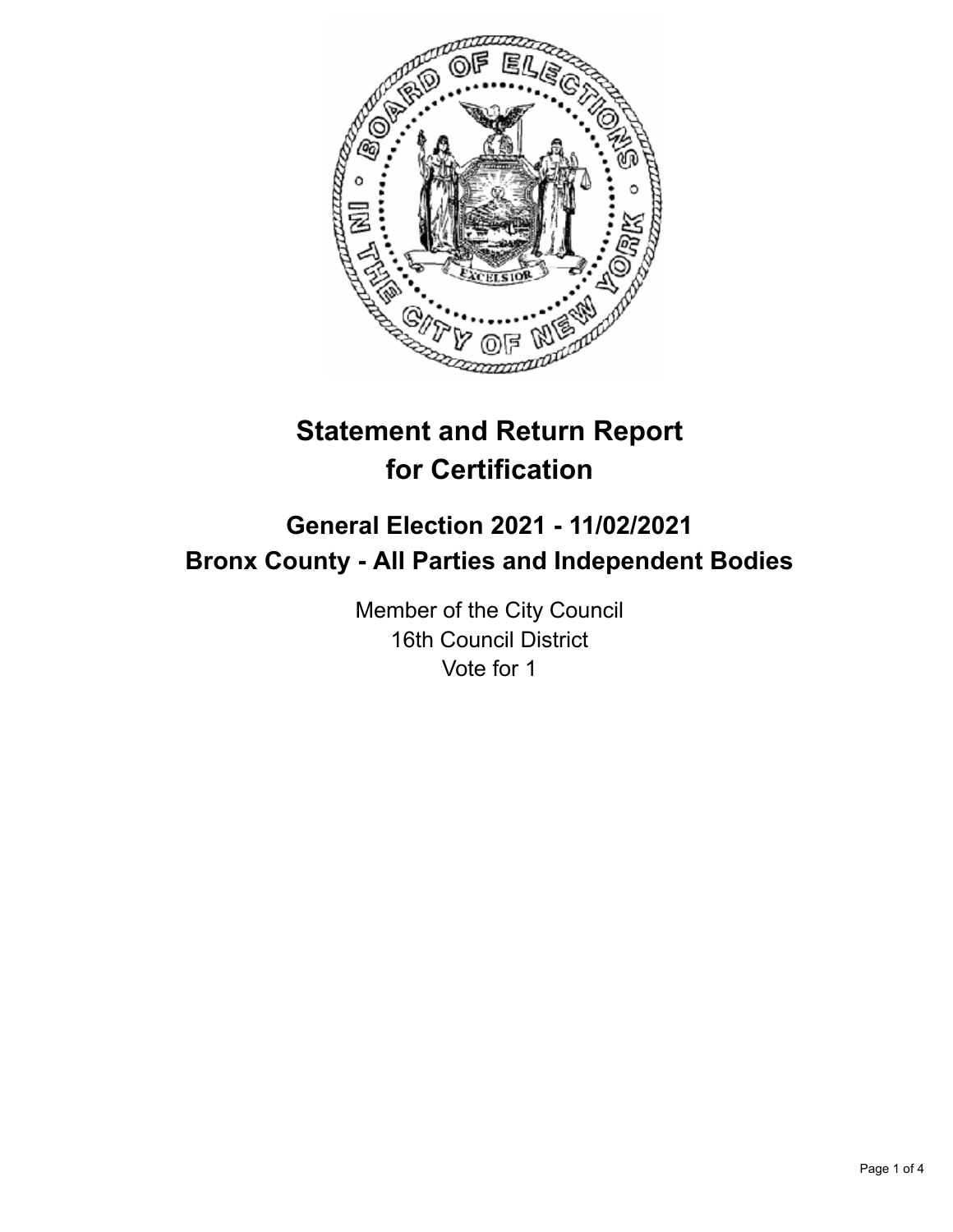

### **Assembly District 77**

| <b>PUBLIC COUNTER</b>                                    | 6,343 |
|----------------------------------------------------------|-------|
| <b>MANUALLY COUNTED EMERGENCY</b>                        | 0     |
| ABSENTEE / MILITARY                                      | 387   |
| <b>AFFIDAVIT</b>                                         | 46    |
| <b>Total Ballots</b>                                     | 6,776 |
| Less - Inapplicable Federal/Special Presidential Ballots | 0     |
| <b>Total Applicable Ballots</b>                          | 6,776 |
| ALTHEA V. STEVENS (DEMOCRATIC)                           | 5,069 |
| KAJARA R. BOYD (REPUBLICAN)                              | 511   |
| ALIMA CROMEDY (WRITE-IN)                                 |       |
| SHEMEEN CHAPPELL (WRITE-IN)                              |       |
| UNATTRIBUTABLE WRITE-IN (WRITE-IN)                       | 2     |
| <b>Total Votes</b>                                       | 5,584 |
| Unrecorded                                               | 1.192 |

### **Assembly District 79**

| PUBLIC COUNTER                                           | 4,786 |
|----------------------------------------------------------|-------|
| <b>MANUALLY COUNTED EMERGENCY</b>                        | 0     |
| ABSENTEE / MILITARY                                      | 274   |
| <b>AFFIDAVIT</b>                                         | 11    |
| <b>Total Ballots</b>                                     | 5,071 |
| Less - Inapplicable Federal/Special Presidential Ballots | 0     |
| <b>Total Applicable Ballots</b>                          | 5,071 |
| ALTHEA V. STEVENS (DEMOCRATIC)                           | 3,816 |
| KAJARA R. BOYD (REPUBLICAN)                              | 364   |
| ABDOURAHMANE DIALLO (WRITE-IN)                           |       |
| <b>BRUCE RIVERA (WRITE-IN)</b>                           | 1     |
| CYNTHIA L COX (WRITE-IN)                                 |       |
| <b>KENNETH MIDDLETON (WRITE-IN)</b>                      | 1     |
| MONICA LINDSAY (WRITE-IN)                                | 1     |
| UNATTRIBUTABLE WRITE-IN (WRITE-IN)                       | 5     |
| <b>Total Votes</b>                                       | 4,190 |
| Unrecorded                                               | 881   |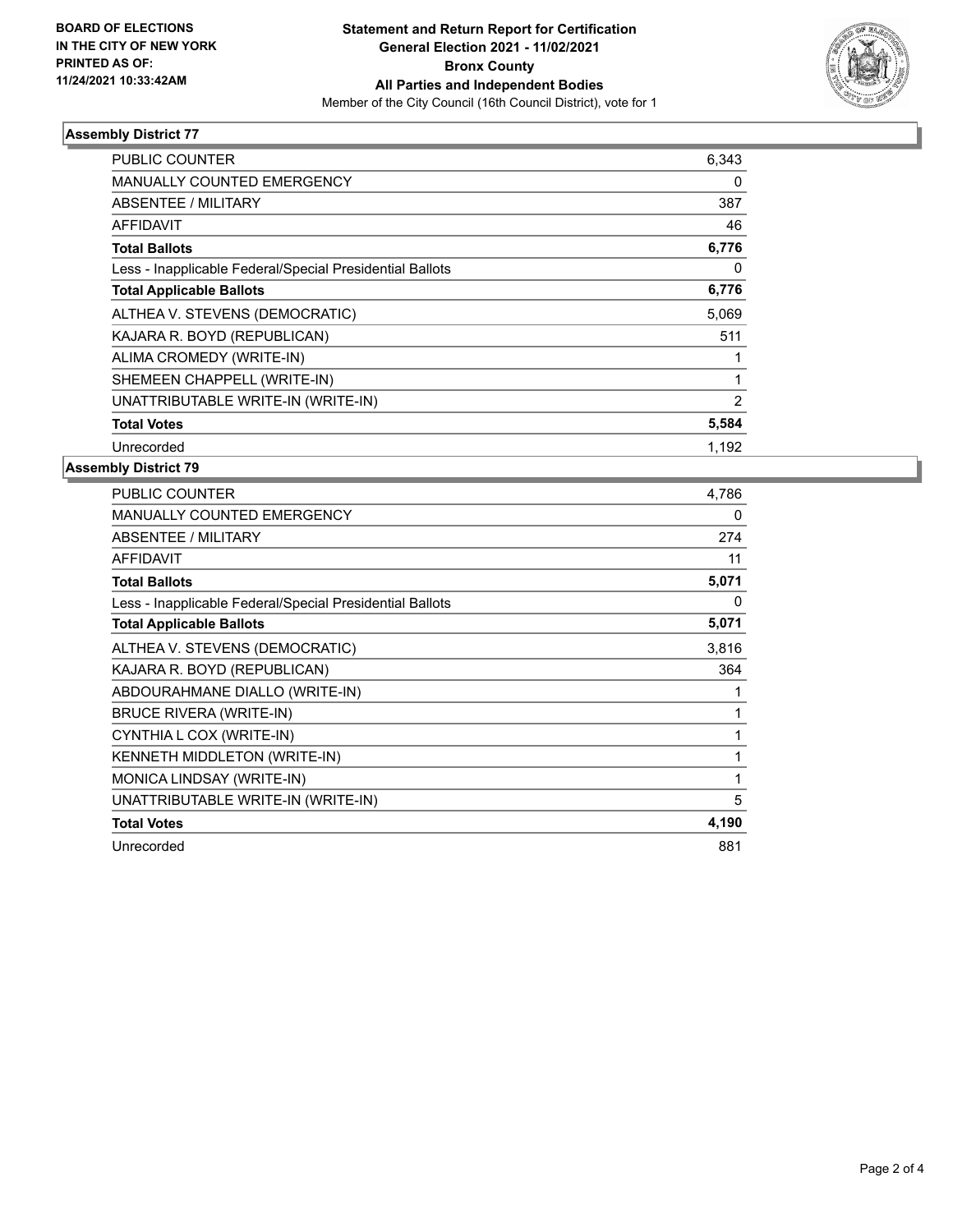

### **Assembly District 84**

| <b>PUBLIC COUNTER</b>                                    | 1,449 |
|----------------------------------------------------------|-------|
| <b>MANUALLY COUNTED EMERGENCY</b>                        | 0     |
| ABSENTEE / MILITARY                                      | 71    |
| AFFIDAVIT                                                |       |
| <b>Total Ballots</b>                                     | 1,527 |
| Less - Inapplicable Federal/Special Presidential Ballots | 0     |
| <b>Total Applicable Ballots</b>                          | 1,527 |
| ALTHEA V. STEVENS (DEMOCRATIC)                           | 1,106 |
| KAJARA R. BOYD (REPUBLICAN)                              | 136   |
| DERMOTT MYRIE (WRITE-IN)                                 |       |
| DIANA AYALA (WRITE-IN)                                   |       |
| SHIMRON GALLIMORE (WRITE-IN)                             |       |
| <b>Total Votes</b>                                       | 1,245 |
| Unrecorded                                               | 282   |

### **Assembly District 86**

| PUBLIC COUNTER                                           | 11       |
|----------------------------------------------------------|----------|
| <b>MANUALLY COUNTED EMERGENCY</b>                        | 0        |
| ABSENTEE / MILITARY                                      | 0        |
| AFFIDAVIT                                                | $\Omega$ |
| <b>Total Ballots</b>                                     | 11       |
| Less - Inapplicable Federal/Special Presidential Ballots | $\Omega$ |
| <b>Total Applicable Ballots</b>                          | 11       |
| ALTHEA V. STEVENS (DEMOCRATIC)                           | 11       |
| KAJARA R. BOYD (REPUBLICAN)                              | $\Omega$ |
| <b>Total Votes</b>                                       | 11       |